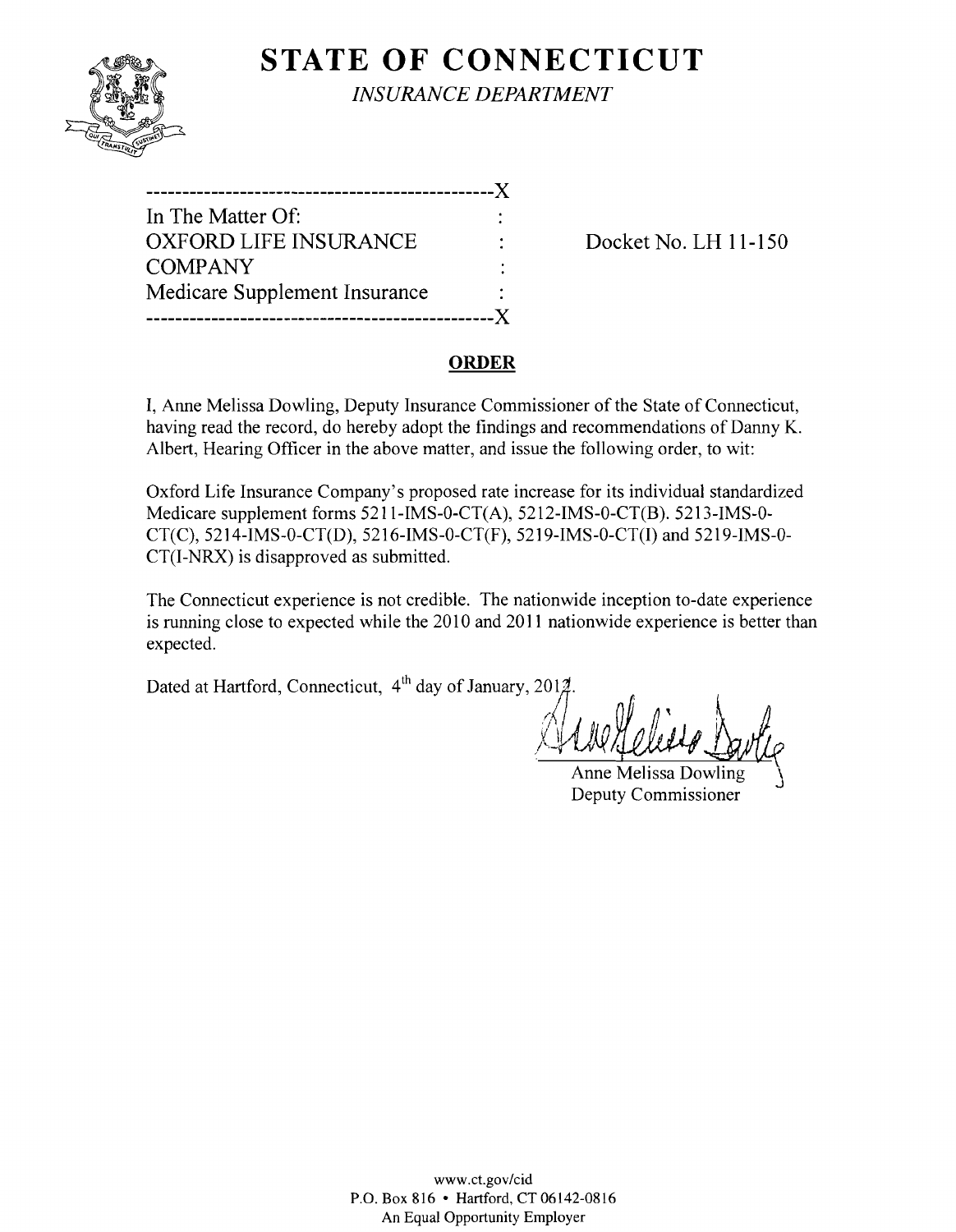**STATE OF CONNECTICUT** *INSURANCE DEPARTMENT* 

------------------------------------------)( In The Matter Of: OXFORD LIFE INSURANCE : Docket No. LH 11-150 **COMPANY** Medicare Supplement Insurance ----------------------------------------- )(

# **PROPOSED FINAL DECISION**

# **1. INTRODUCTION**

The Insurance Commissioner of the State of Connecticut is empowered to review rates charged for individual and group Medicare supplement policies sold to any resident of this State who is eligible for Medicare. This regulatory authority is carried out in accordance with statutes found in Chapter 700c of the Connecticut General Statutes.

After due notice, a public hearing was held at the Insurance Department in Hartford on December 21, 2011 to consider whether or not the rate filing by Oxford Life Insurance Company on its Medicare supplement business should be approved.

No members of the public attended the hearing.

No company representatives were in attendance. However, three individuals from an unaffiliated insurer attended the hearing.

The hearing was conducted in accordance with the requirements of Section 38a-474, Connecticut General Statutes, the Uniform Administrative Procedures Act, Chapter 54 of the Connecticut General Statutes, and the Insurance Department Rules of Practice, Section 38a-8-1 et seq. of the Regulations of Connecticut State Agencies.

## **Background**

A Medicare supplement (or Medigap) policy is a private health insurance policy sold on an individual or group basis which provides benefits that are additional to the benefits provided by Medicare. For many years Medicare supplement policies have been highly regulated under both state and federal law to protect the interests of persons eligible for Medicare who depend on these policies to provide additional coverage for the costs of health care.

Effective December 1,2005, Connecticut amended its program of standardized Medicare supplement policies in accordance with Section 38a-495a of the Connecticut General Statutes, and Sections 38a-495a-l through 38a-495a-21 of the Regulations of Connecticut Agencies. This program, which conforms to federal requirements, provides that all insurers offering Medicare supplement policies for sale in the state must offer the basic "core" package of benefits known as Plan A. Insurers may also offer anyone or more of eleven other plans (Plans B through L).

www.ct.gov/cid P.O. Box 816 • Hartford, CT 06142-0816 An Equal Opportunity Employer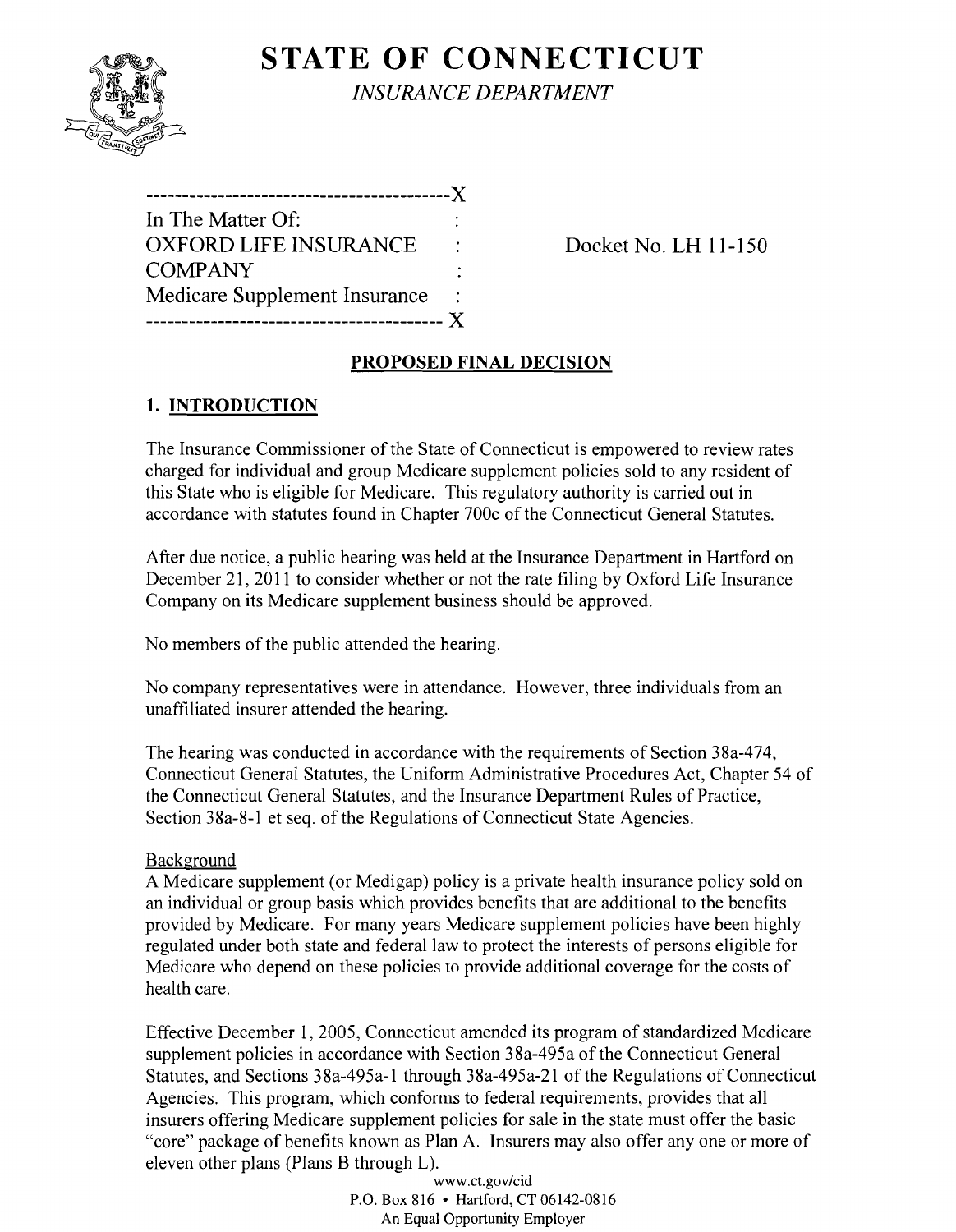Effective January 1, 2006, in accordance with Section 38a-495c of the Connecticut General Statutes (as amended by Public Act 05-20) premiums for all Medicare supplement policies in the state must use community rating. Rates for Plans A through L must be computed without regard to age, gender, previous claims history or the medical condition of any person covered by a Medicare supplement policy or certificate.

The statute provides that coverage under Plan A through L may not be denied on the basis of age, gender, previous claims history or the medical condition of any covered person. Insurers may exclude benefits for losses incurred within six months from the effective date of coverage based on a pre-existing condition.

Effective October 1, 1998, carriers that offer Plan B or Plan C must make these plans as well as Plan A, available to all persons eligible for Medicare by reason of disability.

Insurers must also make the necessary arrangements to receive notice of all claims paid by Medicare for their insureds so that supplemental benefits can be computed and paid without requiring insureds to file claim forms for such benefits. This process of direct notice and automatic claims payment is commonly referred to as "piggybacking" or "crossover".

Sections 38a-495 and 38a-522 of the Connecticut General Statutes and Section 38a-495a-10 of the Regulations of Connecticut Agencies, states that individual and group Medicare supplement policies must have anticipated loss ratios of 65% and 75%, respectively. Under Sections 38a-495-7 and 38a-495a-l 0 of the Regulations of Connecticut Agencies, filings for rate increases must demonstrate that actual and expected losses in relation to premiums meet these standards, and anticipated loss ratios for the entire future period for which the requested premiums are calculated to provide coverage must be expected to equal or exceed the appropriate loss ratio standard.

Section 38a-473 of the Connecticut General Statutes provides that no insurer may incorporate in its rates for Medicare supplement policies factors for expenses that exceed 150% of the average expense ratio for that insurer's entire written premium for all lines of health insurance for the previous calendar year.

## II. **FINDING OF FACT**

After reviewing the exhibits entered into the record of this proceeding, and utilizing the experience, technical competence and specialized knowledge of the Insurance Department, the undersigned makes the following findings of fact:

1. Oxford Life Insurance Company has requested the following rate increases on its individual standardized Medicare supplement policy forms 5211-IMS-O-CT (A), 5212-IMS-O-CT (B), 52 13-IMS-O-CT (C), 5214-IMS-O-CT (D), 5216-IMS-O-CT (F), 5219-IMS-O-CT (I) and 5219-IMS-O-NRX-CT (I without drugs):

| Proposed      |
|---------------|
| Rate Increase |
| 7.0%          |
| 7.0%          |
| 7.0%          |
| 7.0%          |
| 7.0%          |
| 7.0%          |
| 7.0%          |
|               |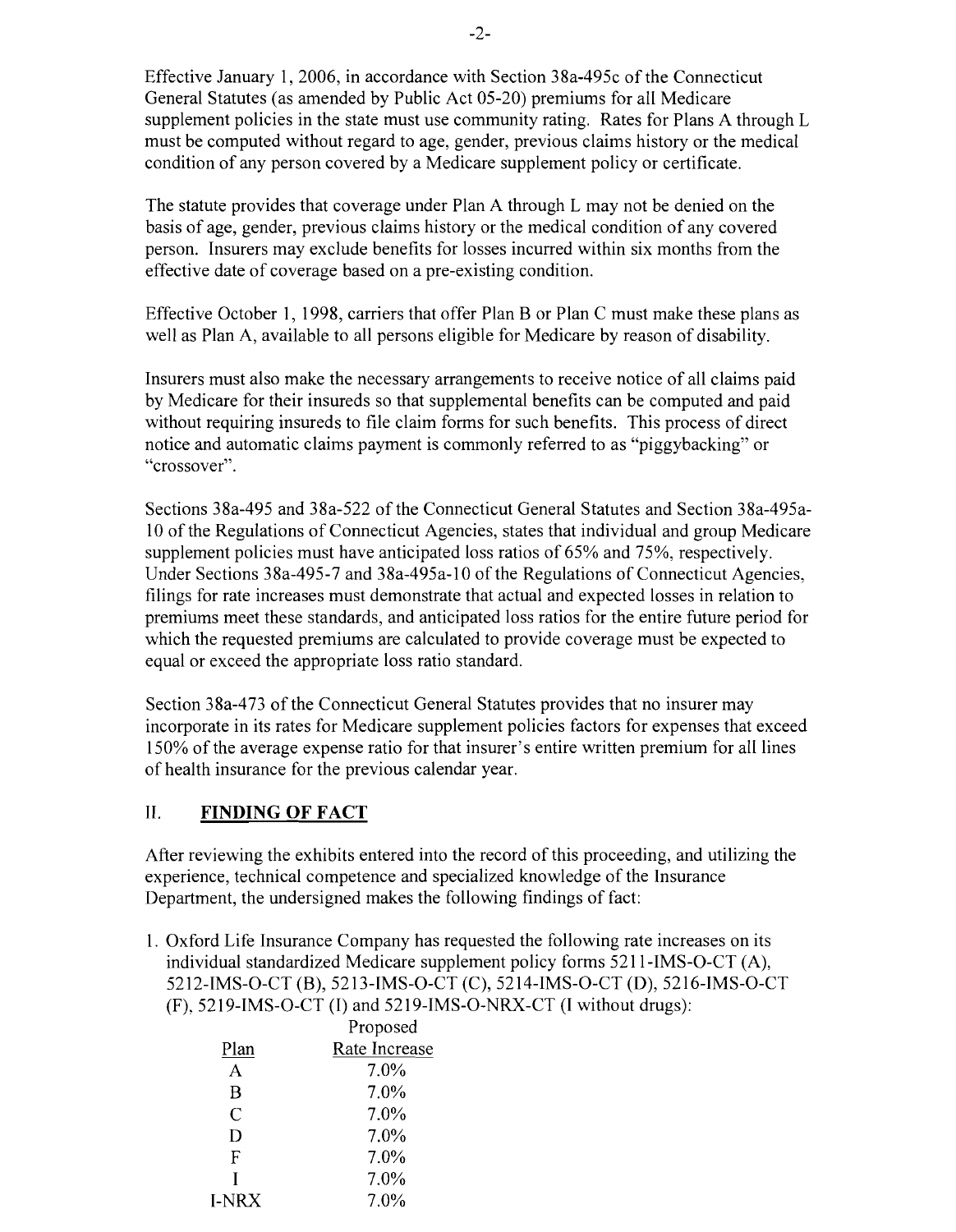- 2. As of9/30/11, there were 151 policies in-force nationwide and 3 in Connecticut.
- 3. Most recent approved rate increase of 8.0% was implemented 2/1/10.
- 4. This is a closed block of business.
- 5. The proposed rates are expected to satisfy the Connecticut statutory loss ratio of 65% required of individual Medicare supplement forms.
- 6. Oxford Life Insurance Company has certified that their expense factors are in compliance with section 38a-473, C.G.S.
- 7. Oxford Life Insurance Company has conformed to subsection (e) of section 38a-495c, C.G.S. regarding the automatic claims processing requirement.
- 8. The 2010 and 2011 (through September) loss ratios, as well as inception-to-date loss ratios, on a nationwide basis, for each Plan is as follows:

|       |        |        |           | Expected   |
|-------|--------|--------|-----------|------------|
| Plan  | 2010   | 2011   | Inception | Loss Ratio |
| A     | 136.2% | 122.1% | 119.5%    | 75.0%      |
| B     | 47.9%  | 55.7%  | 63.4%     | 73.9%      |
| C     | 54.2%  | 47.4%  | 92.6%     | 74.2%      |
| D     | 22.1%  | 61.7%  | 56.1%     | 74.7%      |
| F     | 49.5%  | 64.3%  | 62.8%     | 74.9%      |
|       | 17.0%  | 25.3%  | 77.9%     | 74.2%      |
| I-NRX | 51.1%  | 63.0%  | 67.4%     | 76.9%      |
| Total | 51.1%  | 60.9%  | 77.0%     | 74.5%      |

9. The 2010 and 2011 (through September) loss ratio as well as the inception-to-date loss ratio in Connecticut, for each Plan is as follows:

|               |        |        |           | Expected   |
|---------------|--------|--------|-----------|------------|
| Plan          | 2010   | 2011   | Inception | Loss Ratio |
| $\mathbf{A}$  | 173.0% | 122.8% | 201.5%    | 75.9%      |
| B             | n/a    | n/a    | 310.5%    | 73.8%      |
| $\mathcal{C}$ | 116.7% | 66.7%  | 204.2%    | 75.3%      |
| D             | n/a    | n/a    | 128.9%    | 70.3%      |
| F             | n/a    | n/a    | 241.0%    | 73.9%      |
|               | n/a    | n/a    | 20.5%     | 74.2%      |
| I-NRX         | n/a    | n/a    | 2.4%      | 76.9%      |
| Total         | 130.5% | 79.8%  | 205.8%    | 75.0%      |

10. Oxford Life Insurance Company's 2011 Medicare supplement rate filing proposal is in compliance with the requirements of regulation 38a-474 as it applies to the contents of the rate submission as well as the actuarial memorandum.